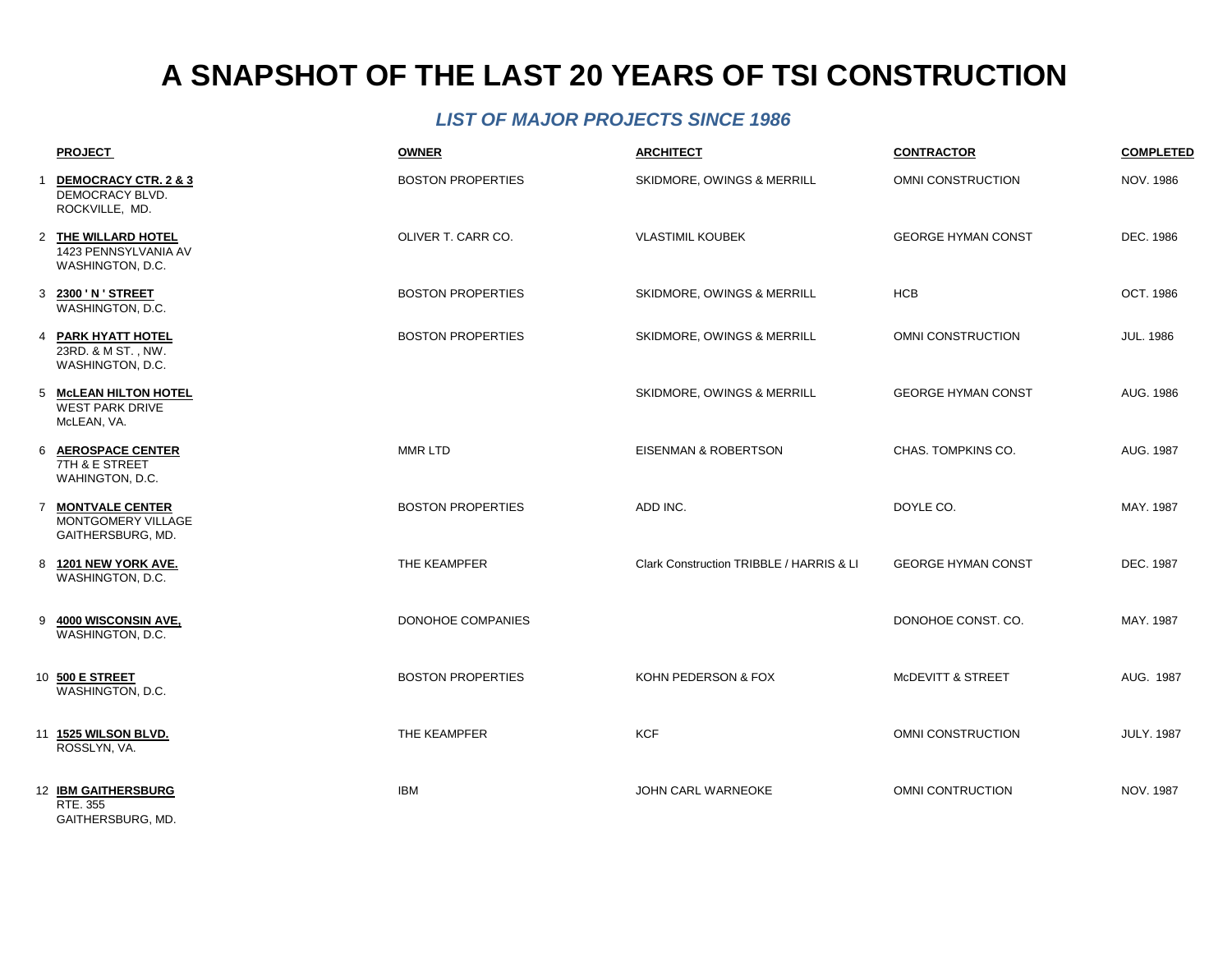| <b>PROJECT</b>                                                        | <b>OWNER</b>                                  | <b>ARCHITECT</b>                         | <b>CONTRACTOR</b>           | <b>COMPLETED</b>   |
|-----------------------------------------------------------------------|-----------------------------------------------|------------------------------------------|-----------------------------|--------------------|
| 13 GRAND HYATT<br>13TH & H ST., NW<br>WASHINGTON, D.C.                | QUADRANGLE CORP.                              | RTKL ASSOC.                              | <b>GEORGE HYMAN CONST</b>   | <b>JUNE. 1987</b>  |
| 14 EDS HEADQUARTERS<br>CHANTILLY, VA.                                 | <b>EDS</b>                                    | <b>DNC ARCHITECTS</b>                    | <b>GLEN CONSTRUCTION</b>    | FEB. 1988          |
| 15 EXECUTIVE 4 & 5 BLDG.<br>WIEHLE AVE.<br>RESTON, VA.                | CENTENNIAL DEVEL.                             | <b>WEIHE PARTNERSHIP</b>                 | CENTENNIAL CONSTR.          | MAR. 1988          |
| 16 WOODLAND PARK<br>CHANTILLY, VA.                                    | <b>EVANS COMPANY</b>                          | James G. Davis Construction & CARTER     | OMNI CONSTRUCTION           | MAY, 1988          |
| 17 MD. TRADE CENTER 3<br>GREENBELT RD. & 495<br>GREENBELT, MD.        | <b>COAKLEY WILLIAMS</b>                       |                                          | <b>COAKLEY WILLIAMS</b>     | <b>SEPT. 1988</b>  |
| 18 UNION CENTER PLAZA 1<br>H ST. & N. CAPITAL ST.<br>WASHINGTON, D.C. | <b>GREENBERG &amp; ROSE</b>                   | <b>VLASTIMIL KOUBEK</b>                  | OMNI CONTRUCTION            | <b>SEPT. 1988</b>  |
| 19 BOWIE NEWTOWN CTR.<br>BOWIE, MD.                                   | MARK VOGEL CO.                                | Clark Construction TRIBBLE / HARRIS & LI | <b>TURNER CONTRUCTION</b>   | <b>APRIL. 1988</b> |
| 20 Ritz Carlton<br>McLean, Va                                         |                                               |                                          | <b>Lott Constructors</b>    | <b>JUNE. 1988</b>  |
| 21 CROWN PLAZA<br><b>HOLIDAY INN</b><br>WASHINGTON, D.C.              | OLIVER T. CARR CO.                            | <b>VLASTIMIL KOUBEK</b>                  | OMNI CONTRUCTION            | FEB. 1989          |
| 22 2100 PENNSYLVANIA<br>WASHINGTON, D.C.                              | <b>GEORGE WASHINGTON</b><br><b>UNIVERSITY</b> | <b>VLASTIMIL KOUBEK</b>                  | <b>GEORGE HYMAN CONST</b>   | <b>APRIL. 1989</b> |
| 23 SAIC 2<br>RT. 7 & 123<br>McLEAN, VA.                               | <b>EVANS COMPANY</b>                          | James G. Davis Construction & CARTER     | OMNI CONTRUCTION            | MAY, 1989          |
| 24 ROUTE 50 OFFICE BLD'G<br>LANDOVER, MD.                             | QUADRANGLE CORP.                              | <b>DNC ARCHITECTS</b>                    | James G. Davis Construction | AUG. 1989          |
| 25 1101 WILSON BLVD.<br>ROSSLYN, VA.                                  | <b>WESTFIELD REALTY</b>                       | <b>VVKR</b>                              | G.A. FULLER CO.             | NOV. 1989          |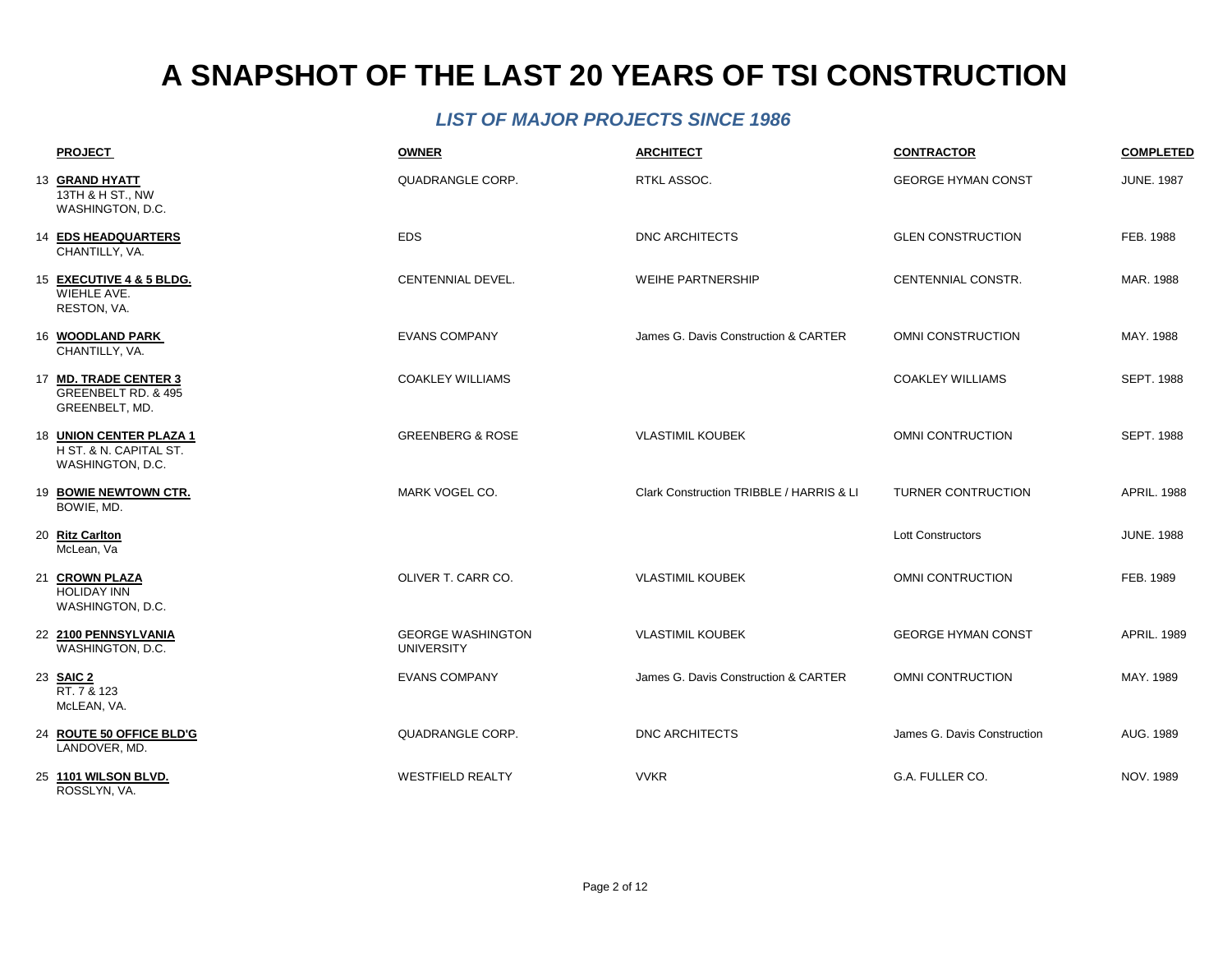| <b>PROJECT</b><br>26 1620 'L'STREET<br>WASHINGTON, D.C.            | <b>OWNER</b><br>LENKIN CO. | <b>ARCHITECT</b><br>SEGRETTI, TEPPER ARCHITECTS | <b>CONTRACTOR</b><br>DONOHOE CONST. CO. | <b>COMPLETED</b><br><b>NOV. 1989</b> |
|--------------------------------------------------------------------|----------------------------|-------------------------------------------------|-----------------------------------------|--------------------------------------|
| 27 TECHWORLD HOTEL &<br><b>OFFICE BUILDING</b><br>WASHINGTON, D.C. | <b>IDI DEVELOPMENT</b>     | <b>WEIHE PARTNERSHIP</b>                        | <b>GEORGE HYMAN CONST</b>               | DEC. 1989                            |
| 28 WASHINGTON MARRIOTT<br>22ND, & M STREET NW.<br>WASHINGTON, D.C. | <b>BLACKIE AUGER</b>       |                                                 | DONOHOE CONST. CO.                      | JAN. 1990                            |
| 29 2001 EYE STREET<br>WASHINGTON, D.C.                             | FARR CO.                   | <b>SOM</b>                                      | CHAS. TOMPKINS CO.                      | OCT. 1990                            |
| 30 MARRIOT SUITES HOTEL<br>DEMOCRACY BLVD.                         | THE ARTERY ORGAN.          | <b>RTKL</b>                                     | THE ARTER ORGAN.                        | OCT. 1990                            |
| 31 LIBERTY PLACE<br>325 7TH. STREET<br>WASHINGTON, D.C.            | OLIVER T. CARR CO.         | <b>KEYES CONDON FLORENCE</b>                    | <b>HYMAN CONSTRUCTION</b>               | NOV. 1990                            |
| 32 RESTON TOWN CENTER<br>RESTON, VA.                               | PHIL BERTRAM               | <b>RTKL</b>                                     | <b>OMNI CONSTRUCTION</b>                | NOV. 1990                            |
| 33 TECHWORLD OFFICE<br>WASHINGTON, D.C.                            | IDI                        | <b>WEIHE PARTNERSHIP</b>                        | <b>HYMAN CONSTRUCTION</b>               | DEC. 1990                            |
| 34 NATIONAL BUSINESS PK<br>RT. 32<br>ODENTON, MD.                  | <b>KMS</b>                 | <b>DNC ARCHITECTS</b>                           | OMNI CONSTRUCTION                       | DEC. 1990                            |
| 35 FDIC HEADQUARTERS<br>WILSON BLVD.<br>ARLINGTON, VA.             | <b>FDIC</b>                | <b>WEIGHE PARTNERSHIP</b>                       | <b>HYMAN CONSTRUCTION</b>               | FEB. 1991                            |
| 36 AARP<br>WASHINGTON, D.C.                                        | OLIVER T. CARR CO.         | <b>VLASTIMIL KOUBEK</b>                         | <b>HYMAN CONSTRUCTION</b>               | MAR. 1991                            |
| 37 ONE MASS AVE.<br>WASHINGTON, D.C.                               | <b>DEMAR</b>               |                                                 | DEMAR CONSTRUCTION                      | <b>APRIL. 1991</b>                   |
| <b>38 NAVAL INTELLIGENCE</b><br>SUITLAND, MD.                      | <b>NAVY</b>                |                                                 | <b>HYMAN CONSTRUCTION</b>               | <b>JUNE. 1991</b>                    |
| 39 TYSON'S DULLES 2 & 3<br>McLEAN, VA.                             | <b>GEORGELAS</b>           | <b>WEIHE PARTNERSHIP</b>                        | <b>GLEN CONSTRUCTION</b>                | <b>APRIL. 1991</b>                   |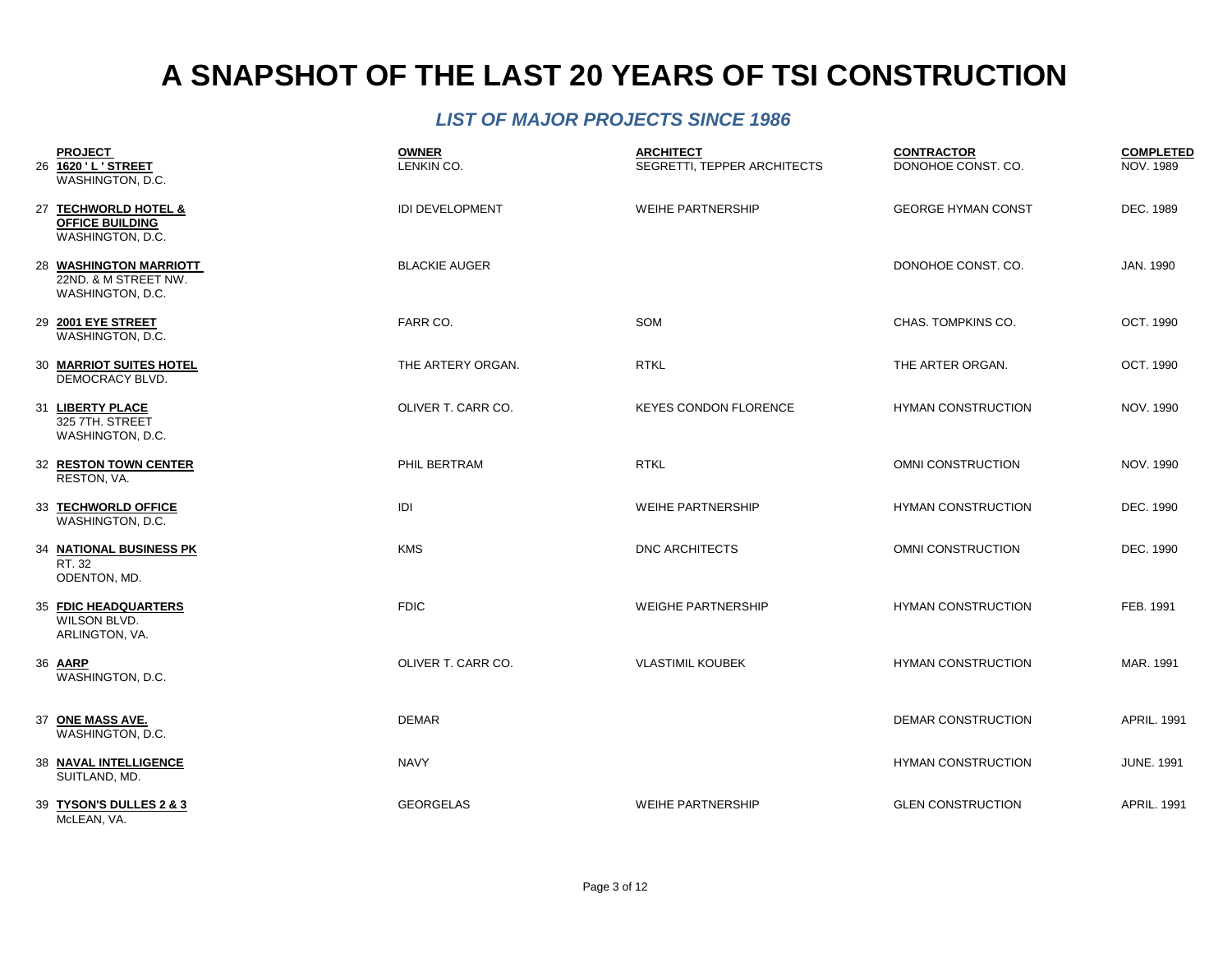| <b>PROJECT</b><br>40 DULLES CORNER 6<br>RESTON, VA.                                             | <b>OWNER</b>                           | <b>ARCHITECT</b><br>DEWBERRY & James G. Davis Construction | <b>CONTRACTOR</b><br><b>GLEN CONSTRUCTION</b> | <b>COMPLETED</b><br><b>JULY. 1991</b> |
|-------------------------------------------------------------------------------------------------|----------------------------------------|------------------------------------------------------------|-----------------------------------------------|---------------------------------------|
| 41 JEFF James G. Davis Construction OFFICE BLD<br><b>NORTH &amp; SOUTH</b><br>CRYSTAL CITY, VA. | WESTFIELD                              | <b>VVKR</b>                                                | <b>WESTFIELD REALITY</b>                      | FEB. 1991                             |
| 42 PHILLIPINE EMBASSY<br>1625 MASS, AVE.<br>WASHINGTON, D.C.                                    | PHILLIPINE GOV'T                       | TOWER GROUP INC.                                           | OFFICE SPACE DEVEL.                           | <b>APRIL, 1993</b>                    |
| <b>43 BRITISH AEROSPACE</b><br>RESTON, VA.                                                      | <b>BRITISH AEROSPACE</b>               | <b>RTKL</b>                                                | <b>OMNI CONSTRUCTION</b>                      | MAY, 1992                             |
| 44 ROCKSPRING<br>ROCKVILLE, MD.                                                                 | ACKRIDGE CO.                           | <b>KEYES CONDON FLORENCE</b>                               | <b>HYMAN CONSTRUCTION</b>                     | OCT. 1992                             |
| <b>45 CATO INSTITUTE</b><br>1000 MASS, AVE.<br>WASHINGTON, D.C.                                 | CATO INSTITUTE                         | <b>HOK</b>                                                 | MANHATTEN CONST.                              | 1992                                  |
| <b>46 MARTIN VAN BUREN</b><br>CRYSTAL CITY, VA.                                                 | HD. REALTY                             | <b>VLASTIMIL KOUBEK</b>                                    | <b>FOULGER PRATT</b>                          | JAN. 1993                             |
| 47 COLUMBUS SCHOOL OF<br>LAW<br>WASHINGTON, D.C.                                                | <b>CATHOLIC UNIVERSITY</b>             | <b>FEEK</b>                                                | OMNI CONSTRUCTION                             | 1994                                  |
| <b>48 EMBASSY OF FINLAND</b><br>WASHINGTON, D.C.                                                | <b>FINLAND GOV'T</b>                   | <b>DIMITRIOV</b>                                           | <b>TOMPKINS</b>                               | 1994                                  |
| 49 GEORGETOWN<br><b>RESEARCH OFF. BLD'G</b><br>WASHINGTON, D.C.                                 | <b>GEORGETOWN</b><br><b>UNIVERSITY</b> |                                                            | The Whiting-Turner Contracting Company        | 1994                                  |
| 50 US COURTHOUSE<br>ALEXANDRIA, VA.                                                             | U.S. GOV'T                             | <b>WARNECKE</b>                                            | <b>TOMPKINS</b>                               | 1994                                  |
| 51 2025 M STREET<br>WASHINGTON, D.C.                                                            | OLIVER T. CARR CO.                     | <b>SHALOM BARANES</b>                                      | <b>HITT CONTRACTORS</b>                       | 1994                                  |
| 52 1730 PA. AVE.<br>WASHINGTON, D.C.                                                            | OLIVER T. CARR CO.                     | <b>CIOPPA ROSEN</b>                                        | <b>HYMAN CONTRACTORS</b>                      | 1994                                  |
| 53 WALTER REED<br>BETHESDA, MD.                                                                 | US. GOV'T                              | <b>ELLERBE</b>                                             | AS. McGAUGHAN                                 | 1994                                  |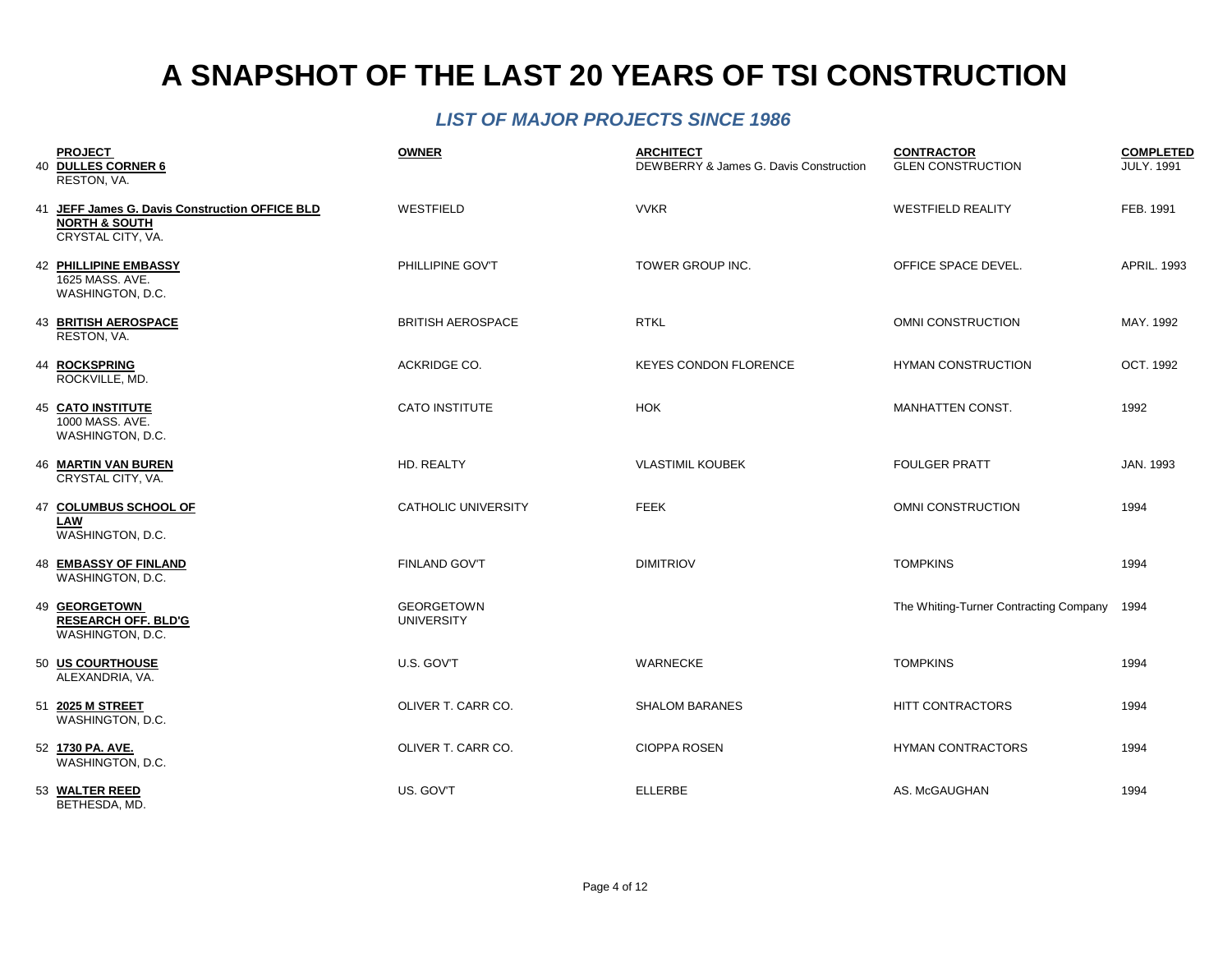| <b>PROJECT</b><br>54 BET HEADQUARTERS<br>WASHINGTON, DC  | <b>OWNER</b><br><b>BET</b> | <b>ARCHITECT</b><br><b>HARRY WEESE ASSOCIATES</b> | <b>CONTRACTOR</b><br>James G. Davis Construction | <b>COMPLETED</b><br>1994 |
|----------------------------------------------------------|----------------------------|---------------------------------------------------|--------------------------------------------------|--------------------------|
| 55 AMS<br>FAIRFAX, VA.                                   | <b>GILBANE LP</b>          | HEERY INTERNATIONAL                               | <b>Gilbane Building Company</b>                  | 1995                     |
| 56 COMMONWEALTH<br><b>TOWER</b><br>ARLINGTON, VA.        | <b>LONDON &amp; LEEDS</b>  | SOM                                               | James G. Davis Construction                      | 1995                     |
| 57 SALLIE MAE<br>RESTON, VA.                             | <b>SALLIE MAE</b>          | SOM                                               | <b>OMNI</b>                                      | 1996                     |
| 58 N.A.B.<br>WASHINGTON, D.C.                            | <b>NAB</b>                 | <b>KOUBEK</b>                                     | PA. HOUSE CONST.                                 | 1996                     |
| 59 RIGGS TECHNOLOGY<br>RIVERDALE, MD.                    | <b>RIGGS BANK</b>          | <b>DNC ARCHITECTS</b>                             | <b>TOMPKINS</b>                                  | 1996                     |
| 60 TIME LIFE HDQTRS<br>ALEXANDRIA, VA                    | TIME LIFE                  | <b>KCF</b>                                        | James G. Davis Construction                      | 1997                     |
| 61 CENSUS BUREAU<br>SUPER COMPUTER FACILITY<br>BOWIE, MD | <b>GSA</b>                 |                                                   | <b>GASSMAN CORP</b>                              | 1997                     |
| 62 1775 EYE STREET<br>WASHINGTON, DC                     | CAFRITZ                    | <b>KCF</b>                                        | James G. Davis Construction                      | 1997                     |
| 63 MCI CENTER<br>WASHINGTON, D.C.                        | <b>ABE POLLIN</b>          | ELLERBE-BECKET                                    | <b>Clark Construction</b>                        | 1997                     |
| 64 AMBASSADOR HOUSE<br>WASHINGTON D.C.                   | <b>QUADRANGLE DEV</b>      | KCF-SHG                                           | James G. Davis Construction                      | 1997                     |
| 65 COLUMBIA GAS HDQTRS.<br>DULLES, VA.                   | <b>GILBANE PROPERTIES</b>  | James G. Davis Construction CARTER SCOTT          | HARVEY-CLEARY                                    | 1998                     |
| 66 EXECUTIVE VI<br>HERNDON, VA.                          | <b>TRAMMEL- CROW</b>       | <b>WIEHE PARTNERSHIP</b>                          | <b>Clark Construction</b>                        | 1998                     |
| 67 WORLDGATE #3<br>HERNDON, VA.                          | ACKRIDGE CO.               | James G. Davis Construction CARTER SCOTT          | <b>Clark Construction</b>                        | 1998                     |
| 68 HAMILTON SQUARE<br>WASHINGTON,DC                      | <b>CARR REAL ESTATE</b>    | SOM                                               | <b>TOMPKINS</b>                                  | 1998                     |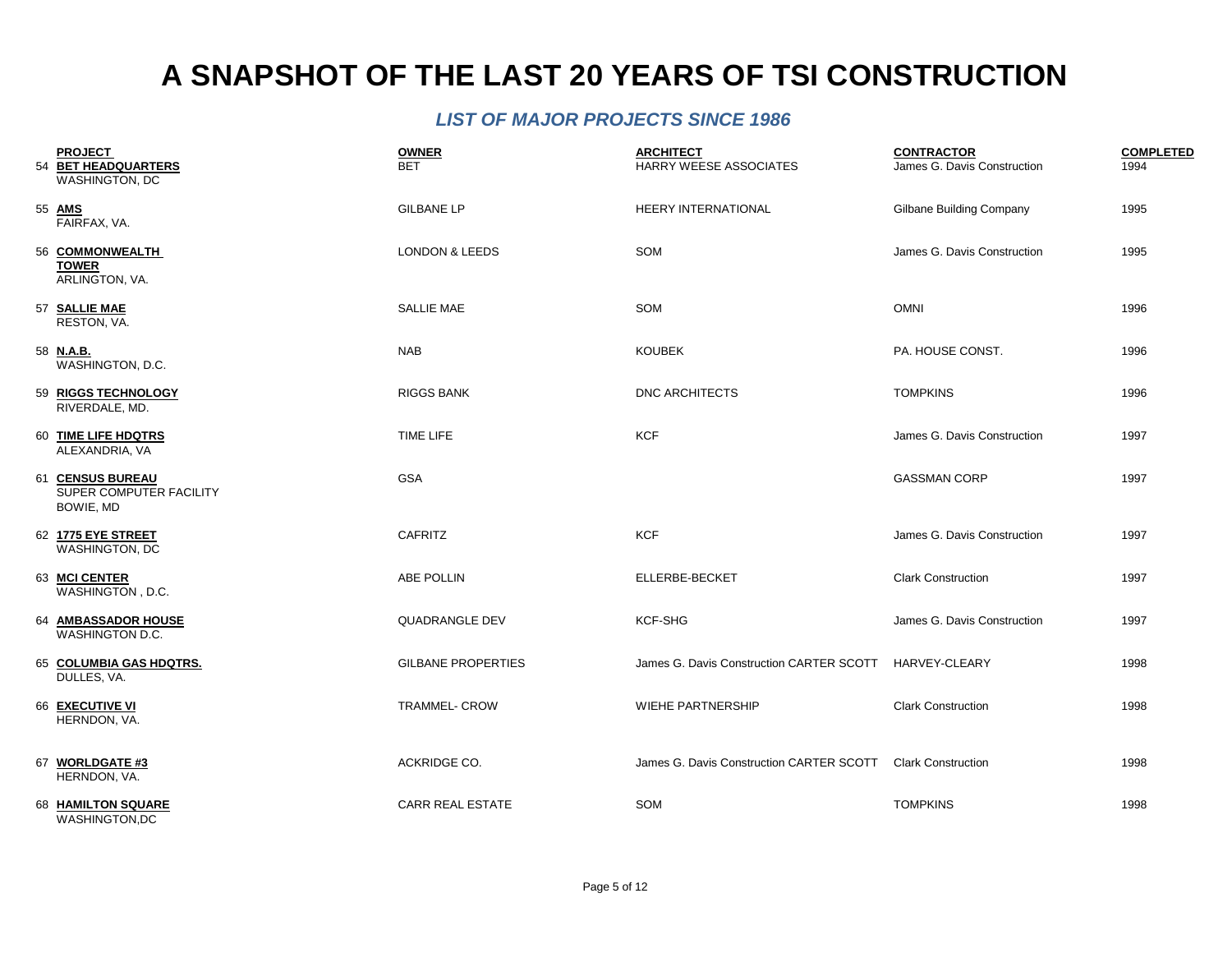| <b>PROJECT</b><br>69 UNIVERSAL SOUTH                    | <b>OWNER</b><br><b>CAFRITZ</b>         | <b>ARCHITECT</b><br><b>KCF</b>           | <b>CONTRACTOR</b><br>James G. Davis Construction | <b>COMPLETED</b><br>1998 |
|---------------------------------------------------------|----------------------------------------|------------------------------------------|--------------------------------------------------|--------------------------|
| WASHINGTON, DC                                          |                                        |                                          |                                                  |                          |
| <b>70 REDSKINS STADIUM</b><br>RALJON, MD                | JKC, INC.                              | <b>HOK</b>                               | <b>Clark Construction</b>                        | 1997                     |
| <b>REDSKINS STADIUM</b><br>LANDOVER, MD                 | J.K.C. STADIUM                         | <b>HOK ARCHITECTS</b>                    | J.K.C. STADIUM                                   | 1998                     |
| 71 UNION SQUARE<br>WASHINGTON, D.C.                     | <b>ACKRIDGE</b>                        | DBI                                      | <b>TOMPKINS BUILDERS</b>                         | 1999                     |
| 72 STAFFORD PLACE<br>ARLINGTON, VA                      | AMERICAN TRADING<br><b>REAL ESTATE</b> | <b>WIEHE PARTNERSHIP</b>                 | The Whiting-Turner Contracting Company           | 1999                     |
| 73 MARKET SQUARE NORTH<br>WASHINGTON, D.C.              |                                        |                                          | <b>Clark Construction</b>                        | 1999                     |
| 74 N.I.H.<br>BETHESDA, MD                               | N.I.H.                                 |                                          | <b>McCARTHY</b>                                  | 2000                     |
| 75 OMNI-SHOREHAM HOTEL<br>WASHINGTON, D.C.              | OMNI-SHOREHAM<br><b>HOTEL</b>          | <b>BBG ARCHITECTS</b>                    | <b>Clark Construction</b>                        | 2000                     |
| 76 MAZZA GALLERIE<br>BETHESDA, MD                       | McCAFFERY ASSOC.                       | ANTUNOVICH ASSOC.                        | James G. Davis Construction                      | 2000                     |
| 77 WESTPARK I & II<br>HERNDON, VA                       | <b>WESTPARK CORP.</b><br><b>CENTER</b> | James G. Davis Construction CARTER SCOTT | <b>BOVIS LENDLEASE</b>                           | 1999<br>2001             |
| 78 N.R.T.C.<br>HERNDON, VA                              |                                        |                                          | James G. Davis Construction                      | 1999                     |
| 79 1861 INTERNATIONAL DRIVE<br>McLEAN, VA               | <b>TYSONS</b>                          | Ai                                       | James G. Davis Construction                      | 2000                     |
| 80 A.O.L. CREATIVE CTR<br>#3, #4 and #5<br>STERLING, VA | AMERICA ONLINE                         | Ai                                       | HITT CONTRACTING                                 | 1998<br>1999<br>2000     |
| 81 COURTHOUSE TOWER<br>ARLINGTON, VA                    |                                        | TORTI GALLAS & PARTNERS                  | <b>Clark Construction</b>                        | 2000                     |
| 82 1300 19TH STREET<br>WASHINGTON, D.C.                 | 1901-1917 N ST ASSOC                   | <b>WEIHE DESIGN GROUP</b>                | <b>LENKIN</b>                                    | 2000                     |
| 83 2200 M STREET<br>WASHINGTON, D.C.                    | MILLENIUM PARTNERS                     | SHALOM BARANES ASSOC.                    | <b>BOVIS LENDLEASE</b>                           | 2001                     |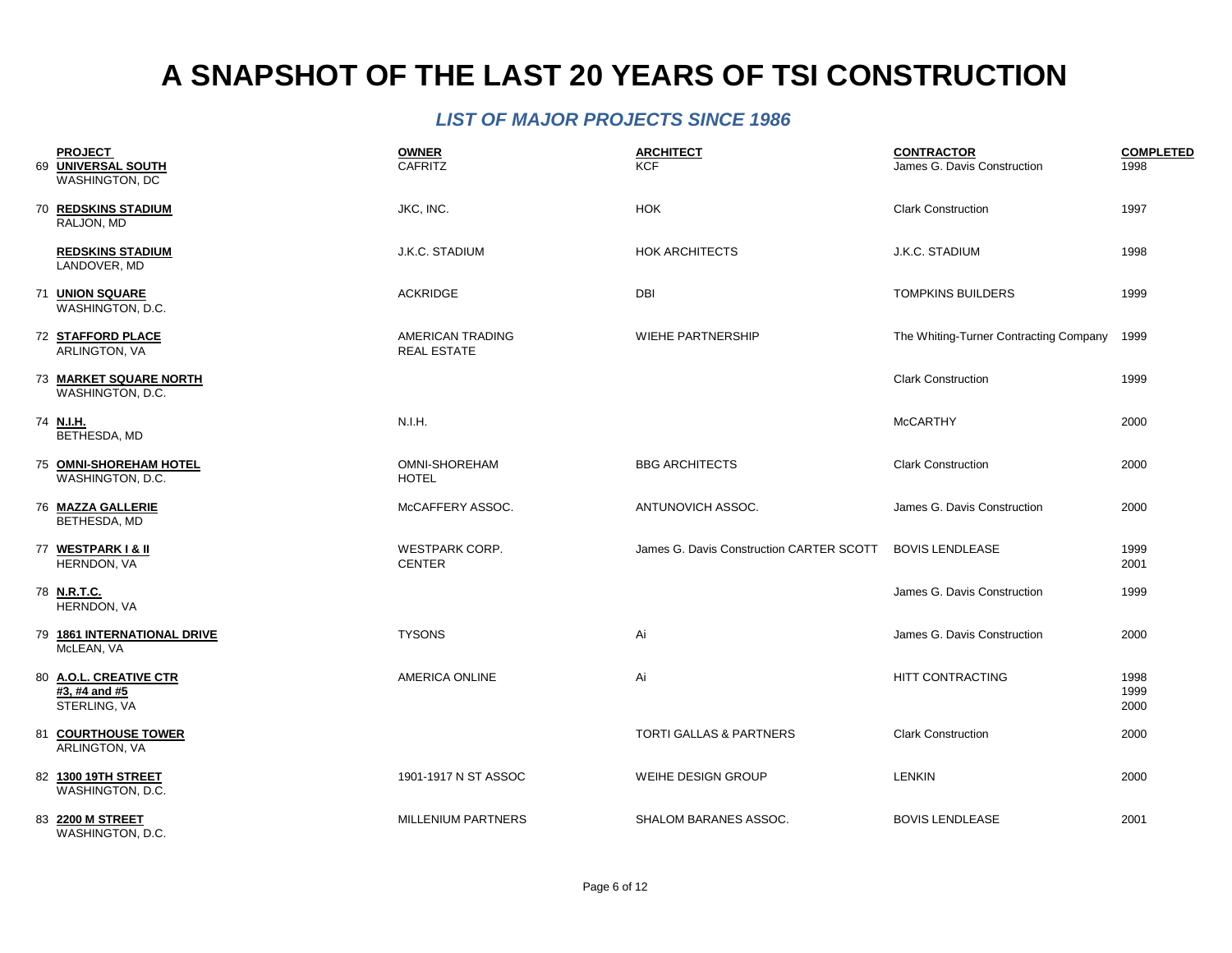| <b>PROJECT</b><br>84 ABOVENET<br><b>HERNDON, VA</b> | <b>OWNER</b><br><b>ABOVENET</b>               | <b>ARCHITECT</b><br><b>NATARI ASSOCIATES</b> | <b>CONTRACTOR</b><br><b>CENTEX</b> | <b>COMPLETED</b><br>2001 |
|-----------------------------------------------------|-----------------------------------------------|----------------------------------------------|------------------------------------|--------------------------|
| 85 XM RADIO<br>WASHINGTON, D.C.                     | <b>XM RADIO</b>                               |                                              | James G. Davis Construction        | 2001                     |
| 86 PLAZA RIDGE<br>HERNDON, VA.                      | <b>TISHMAN SPEYER</b>                         | <b>HOK</b>                                   | <b>Clark Construction</b>          | 2001                     |
| 87 MITRE BUILDING<br>McLEAN, VA                     | <b>MITRE CORP</b>                             | Ai                                           | James G. Davis Construction        | 2001                     |
| 88 NEW DOMINION TECH<br>McLEAN, VA                  | <b>GSA</b>                                    | <b>HICKOCK WARNER FOX</b>                    | <b>NORSHIELD</b>                   | 2001                     |
| 89 601 NEW JERSEY AVE<br>WASHINGTON, D.C.           | <b>CAPITOL ONE</b><br>FINANCIAL CORP.         | Ai                                           | James G. Davis Construction        | 2002                     |
| 90 ORACLE<br>Reston, VA                             | ORACLE CORP.                                  | James G. Davis Construction CARTER SCOTT     | <b>Clark Construction</b>          | 2001                     |
| 91 101 CONSTITUTION AVE<br>WASHINGTON, D.C.         | <b>CARPENTERS &amp;</b><br>JOINERS OF AMERICA |                                              | <b>Clark Construction</b>          |                          |
| 91A Tower 1 - Office Building                       | <b>Tower Companies</b>                        |                                              |                                    |                          |
| 92 CAPITOL ONE<br>McLEAN, VA                        | CAPITOL ONE<br>FINANCIAL CORP.                | Ai                                           | James G. Davis Construction        | 2002                     |
| 93 TOWERS CRESCENT<br>McLEAN, VA                    | QUADRANGLE<br>DEVEL. CORP.                    | <b>RTKL</b>                                  | James G. Davis Construction        | 2002                     |
| 94 G'TOWN INCINERATOR<br>WASHINGTON, D.C.           | <b>MILLENIUM G'TOWN</b><br><b>PARTNERS</b>    | HANDEL & ASSOC.                              | <b>BOVIS/LENDLEASE</b>             | 2002                     |
| 95 AOL CC #6<br>STERLING, VA                        | AMERICA ONLINE                                | Ai                                           | HITT CONTRACTING                   | 2002                     |
| 96 1625 EYE STREET<br>WASHINGTON, DC                | TC CBD DEVELOP.                               | <b>GENSLAR</b>                               | <b>TRAMMEL CROW</b>                | 2003                     |
| 97 THE HARTFORD<br>ARLINGTON, VA                    |                                               |                                              | <b>TOMPKINS BUILDERS</b>           | 2003                     |
| 98 HUMAN GENOME<br>ROCKVILLE, MD                    | <b>HUMAN GENOME</b><br><b>SCIENCES</b>        |                                              | <b>GILBANE</b>                     | 2003                     |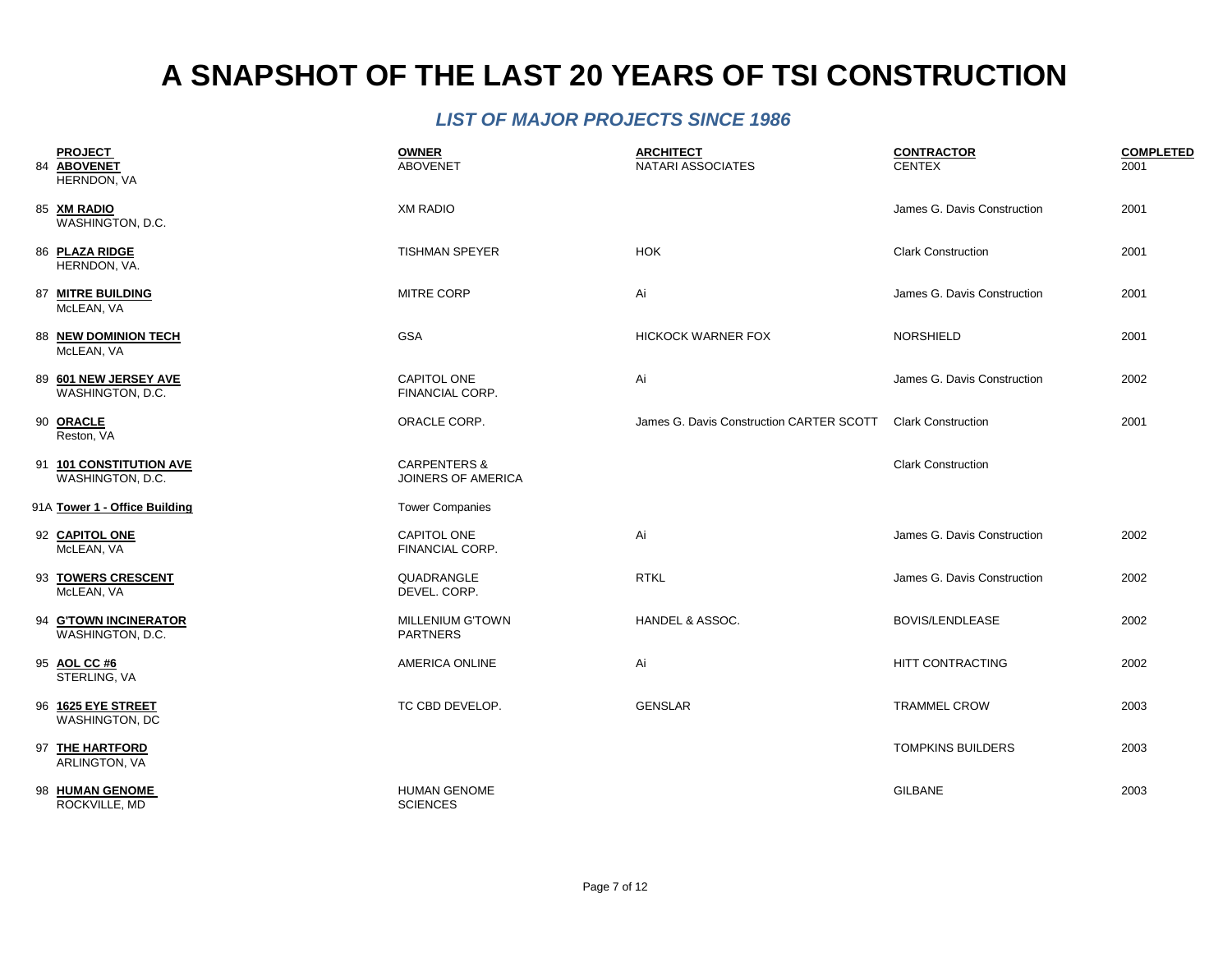| <b>PROJECT</b><br>99 MITRE III<br>HERNDON, VA              | <b>OWNER</b><br>MITRE CORP.               | <b>ARCHITECT</b><br>Ai                           | <b>CONTRACTOR</b><br>James G. Davis Construction | <b>COMPLETED</b><br>2003 |
|------------------------------------------------------------|-------------------------------------------|--------------------------------------------------|--------------------------------------------------|--------------------------|
| 100 NEW DOMINION II<br>McLEAN, VA                          | <b>BOSTON PROPERTIES</b>                  | <b>HICKOCK WARNER FOX</b>                        | <b>BOVIS LENDLEASE</b>                           | 2004                     |
| 101 JOHNS HOPKINS UNIV.<br>ROCKVILLE, MD                   | <b>MONTGOMERY</b><br>COMM. COLLEGE        | <b>HELLMUTH OBATTA &amp;</b><br><b>KASSABAUM</b> | <b>SPAULDING &amp; SLYE</b>                      | 2004                     |
| <b>102 PINNACLE TOWERS</b>                                 | <b>TRC PINNACLE</b><br>TOWERS, LLC        |                                                  | <b>Clark Construction</b>                        | 2004                     |
| 103 International Monetary Fund<br><b>WASHINGTON, DC</b>   | INT'L MONETARY FUND                       | PEI COBB FREID                                   | <b>Clark Construction</b><br>CBO GLASS           | 2004                     |
| 104 900 7TH STREET<br><b>WASHINGTON, DC</b>                | ACKRIDGE CO.                              | <b>HOK</b>                                       | <b>TOMPKINS BUILDERS</b>                         | 2004                     |
| 105 GEORGETOWN LAW<br><b>WASHINGTON, DC</b>                | <b>GEORGETOWN UNIV.</b>                   | <b>SHALOM BARANES</b>                            | The Whiting-Turner Contracting Company           | 2004                     |
| 106 THE SHOPS<br><b>WASHINGTON, DC</b>                     | QUADRANGLE<br>DEVELOPMENT CORP            | SOE LIN &<br><b>ASSOCIATES</b>                   | HITT CONTRACTING                                 | 2005                     |
| 107 ATLANTIC BLDG<br><b>WASHINGTON, DC</b>                 | <b>CARR AMERICA</b><br><b>REALTY CORP</b> | <b>SHALOM BARONIS</b>                            | James G. Davis Construction                      | 2005                     |
| 108 POTOMAC YARD<br><b>ARLINGTON, VA</b>                   | <b>CRESCENT</b><br><b>DEVELOPMENT</b>     | James G. Davis Construction                      | James G. Davis Construction                      | 2005                     |
| 109 MT VERNON VISITORS CTR<br><b>ARLINGTON, VA</b>         | MT. VERNON LADIES<br><b>ASSOC</b>         | GWWO                                             | <b>Turner Construction</b>                       | 2005                     |
| 110 CHILDREN'S NAT'L MED CTR<br><b>WASHINGTON, DC</b>      | <b>CNMC</b>                               | KARLSBERGER<br><b>ARCHITECTS</b>                 | <b>Clark Construction</b>                        | 2005                     |
| 111 ONE NOMA STATION<br><b>WASHINGTON, DC</b>              | <b>UNION STATION</b><br><b>VENTURE</b>    | Ai                                               | TISHMAN CORP OF DC                               | 2005                     |
| <b>112 STATION PLACE</b><br><b>WASHINGTON, DC</b>          | <b>DREYFUS</b>                            | <b>KCF</b>                                       | <b>TOMPKINS</b>                                  | 2005                     |
| <b>113 UNIFIED COMMUNICATIONS</b><br><b>WASHINGTON, DC</b> | <b>DISTRICT OF</b><br><b>COLUMBIA</b>     | DMJMH&N                                          | <b>TOMPKINS BUILDRS</b>                          | 2005                     |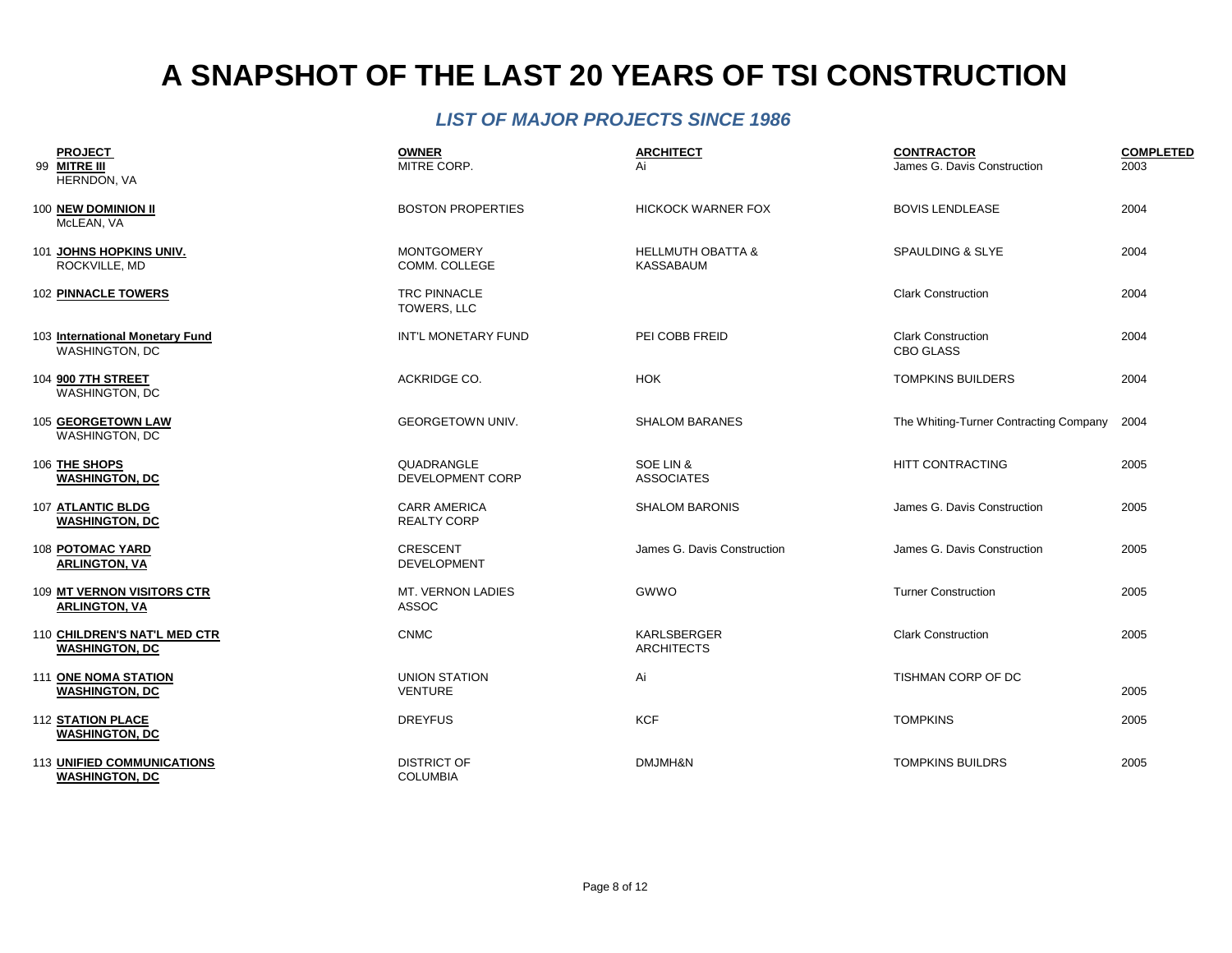| <b>PROJECT</b>                                                           | <b>OWNER</b>                                      | <b>ARCHITECT</b>                      | <b>CONTRACTOR</b>                           | <b>COMPLETED</b> |
|--------------------------------------------------------------------------|---------------------------------------------------|---------------------------------------|---------------------------------------------|------------------|
| 114 EMBASSY OF QATAR<br><b>WASHINGTON, DC</b>                            | <b>STATE OF QATAR</b>                             | <b>OPX</b>                            | The Whiting-Turner Contracting Company      | 2005             |
| <b>115 GREATER BALTIMORE</b><br><b>MEDICAL CENTER</b>                    | <b>GREATER BALTIMORE</b><br><b>MEDICAL CENTER</b> | <b>GRESHAM, SMITH</b><br>and PARTNERS | The Whiting-Turner Contracting Company 2005 |                  |
| 116 CALVERT HOSPITAL<br><b>PRINCE FREDERICK, MD</b>                      | <b>CALVERT MEMORIAL</b><br><b>HOSPITAL</b>        | WILMONT/SANZ, INC.                    | The Whiting-Turner Contracting Company      | 2006             |
| 117 GEORGETOWN DAY<br><b>WASHINGTON, DC</b>                              | <b>GEORGETOWN DAY</b>                             | <b>BOWIE, GRIDLEY ARCH</b>            | The Whiting-Turner Contracting              | 2006             |
| 118 CARROLL SQUARE<br><b>WASHINGTON, DC</b>                              | 975 F ST VENTURES                                 | <b>SMITH GROUP</b>                    | <b>Clark Construction Construction</b>      | 2006             |
| 119 CAP ONE AUDITORIUM<br><b>MCLEAN, VA</b>                              | <b>CAPITAL ONE</b>                                | <b>VOA</b>                            | James G. Davis Construction                 | 2006             |
| 120 UNION STATION PKG GAR<br><b>WASHINGTON, DC</b>                       | <b>UNION STATION</b><br>REDEVELOP. CORP           |                                       | <b>Clark Construction</b>                   | 2006             |
| 121 JOHNS HOPKINS RES<br><b>BALTIMORE, MD</b>                            | JOHNS HOPKINS UNIV                                | DESIGN COLLECTIVE, INC.               | <b>STRUEVER BROS</b>                        | 2006             |
| 122 MD STATE POLICE<br><b>FORENSICS LAB</b><br><b>BALTIMORE, MD</b>      | <b>MD STATE POLICE</b>                            |                                       | <b>P J DICK</b>                             | 2006             |
| 123 1110 VERMONT AVENUE<br><b>WASHINGTON, DC</b>                         |                                                   | <b>STUDIOS ARCHITECTURAL</b>          | <b>HITT CONTRACTING</b>                     | 2006             |
| <b>124 CAPITAL ONE-INTERIORS</b><br><b>MCLEAN, VIRGINIA</b>              | <b>CAPITAL ONE</b>                                | <b>VOA</b>                            | James G. Davis Construction                 | 2006             |
| 125 RESTON MIDTOWN LOFTS<br><b>RESTON, VIRGINIA</b>                      |                                                   | <b>CMSS ARCHITECTS</b>                | <b>BOVIS</b>                                | 2006             |
| 126 Mission Ridge<br>Reston, Virgina                                     |                                                   |                                       | <b>Clark Construction</b>                   | 2007             |
| 127 6400 Arlington Blv'd<br>Arlington, Va.                               |                                                   |                                       | BB&T                                        | 2007             |
| 128 Gaylord Hotel and Convention<br>Center<br><b>National Harbor, MD</b> | Gaylord                                           | Gensler                               | Perini/Tompkins                             | 2007             |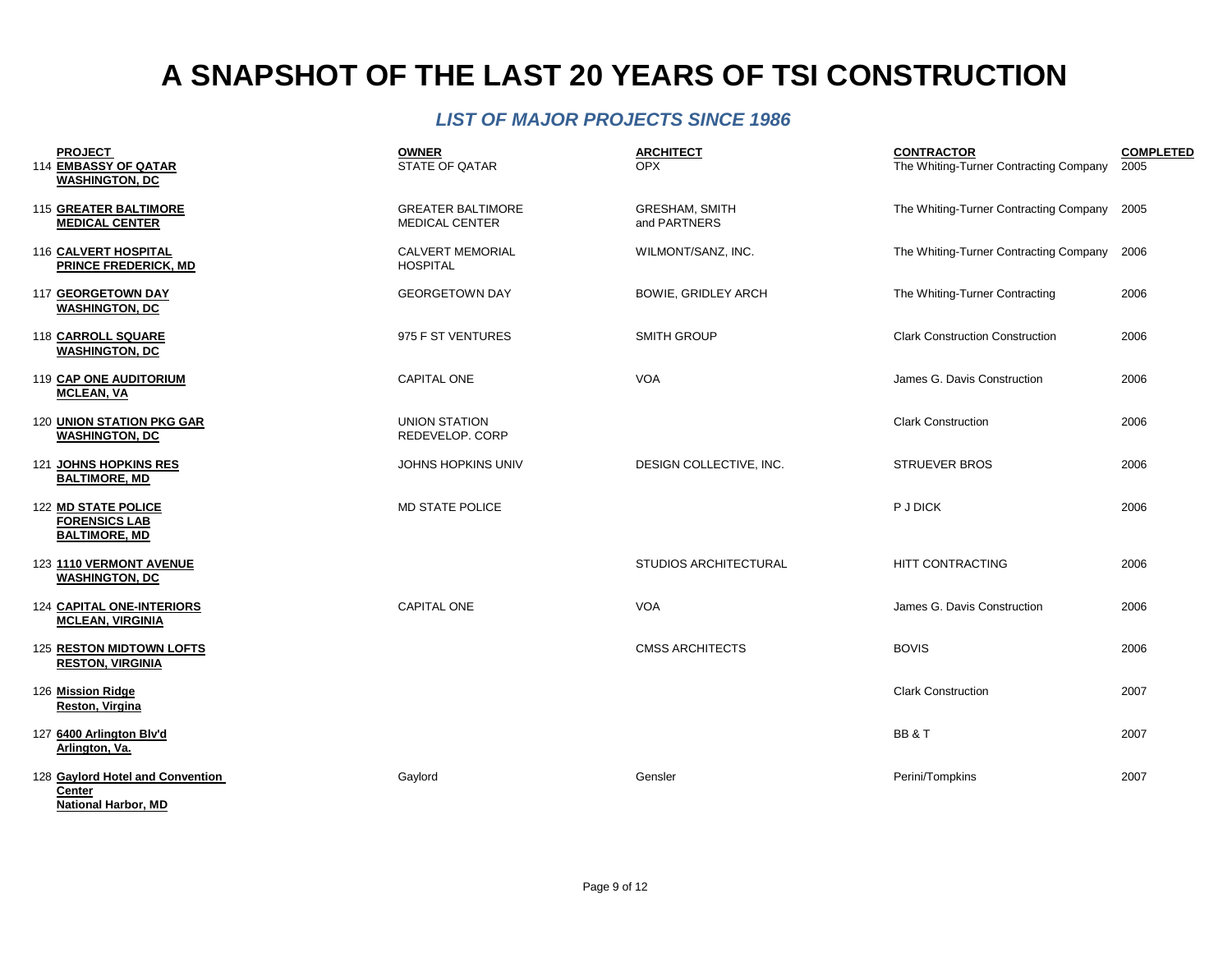#### *LIST OF MAJOR PROJECTS SINCE 1986*

| <b>PROJECT</b><br>129 3120 Fairview Dr<br>Fairfax, Va.               | <b>OWNER</b>           | <b>ARCHITECT</b> | <b>CONTRACTOR</b><br>James G. Davis Construction | <b>COMPLETED</b><br>2007 |
|----------------------------------------------------------------------|------------------------|------------------|--------------------------------------------------|--------------------------|
| 130 77 K Street<br><b>Washington, DC</b>                             |                        |                  | James G. Davis Construction                      | 2007                     |
| 131 American Pharmacist<br><b>Washington, Dc</b>                     |                        |                  | Tishman                                          | 2007                     |
| 132 Annapolis Science Center<br>Annapolis, MD                        |                        |                  | Douglas Devolpment                               | 2007                     |
| 133 St. Elizabeths Hospital<br><b>Washinton</b> , Dc                 |                        |                  | Tompkins                                         | 2007                     |
| 134 Tower 2<br>Rockville, Maryland                                   | <b>TOWER COMPANIES</b> | <b>DCS</b>       | The Whiting-Turner Contracting Company           | 2008                     |
| 135 BW Medical Tower<br><b>Baltimore, Md</b>                         |                        |                  | The Whiting-Turner Contracting Company 2008      |                          |
| 136 ST. Anges Hospital<br><b>Baltimore, MD</b>                       | ST. AGNES HOSPITAL     | <b>RTKL</b>      | The Whiting-Turner Contracting Company 2009      |                          |
| 137 1730 Pennsylvania Ave<br><b>Washington, DC</b>                   |                        |                  | James G. James G. Davis Construction             |                          |
| 138 Nationals Park<br>1500 S. Capitol St, SE<br>Washington, DC 20003 | <b>DCSEC</b>           | HOK / D&P        | <b>Clark Construction/Hunt/Smoot</b>             | 2008                     |
| 139 Towers Cresant Building F<br>McLean, VA                          | Vornado                | Gensler          | <b>Hensel Phillps</b>                            | 2009                     |
| 140 Victory Center<br>Alexandria, VA                                 | Jones Lang Lasalle     |                  | Jones Lang                                       | 2009                     |
| 141 Mercy Hospital<br><b>Baltimore, MD</b>                           | Mercy Hospital         | ELLERYBY BECKET  | The Whiting-Turner Contracting Company           | 2010                     |
| 142 800 17TH STREET (PNC)<br><b>Washington, DC</b>                   | <b>PNC</b>             | <b>GENSLER</b>   | The Whiting-Turner Contracting Company           | 2010                     |
| 143 Kennedy Center<br><b>Washington, DC</b>                          |                        |                  | James G. James G. Davis Construction             | 2010                     |

144 **Ft. Belvoir Parking Garage**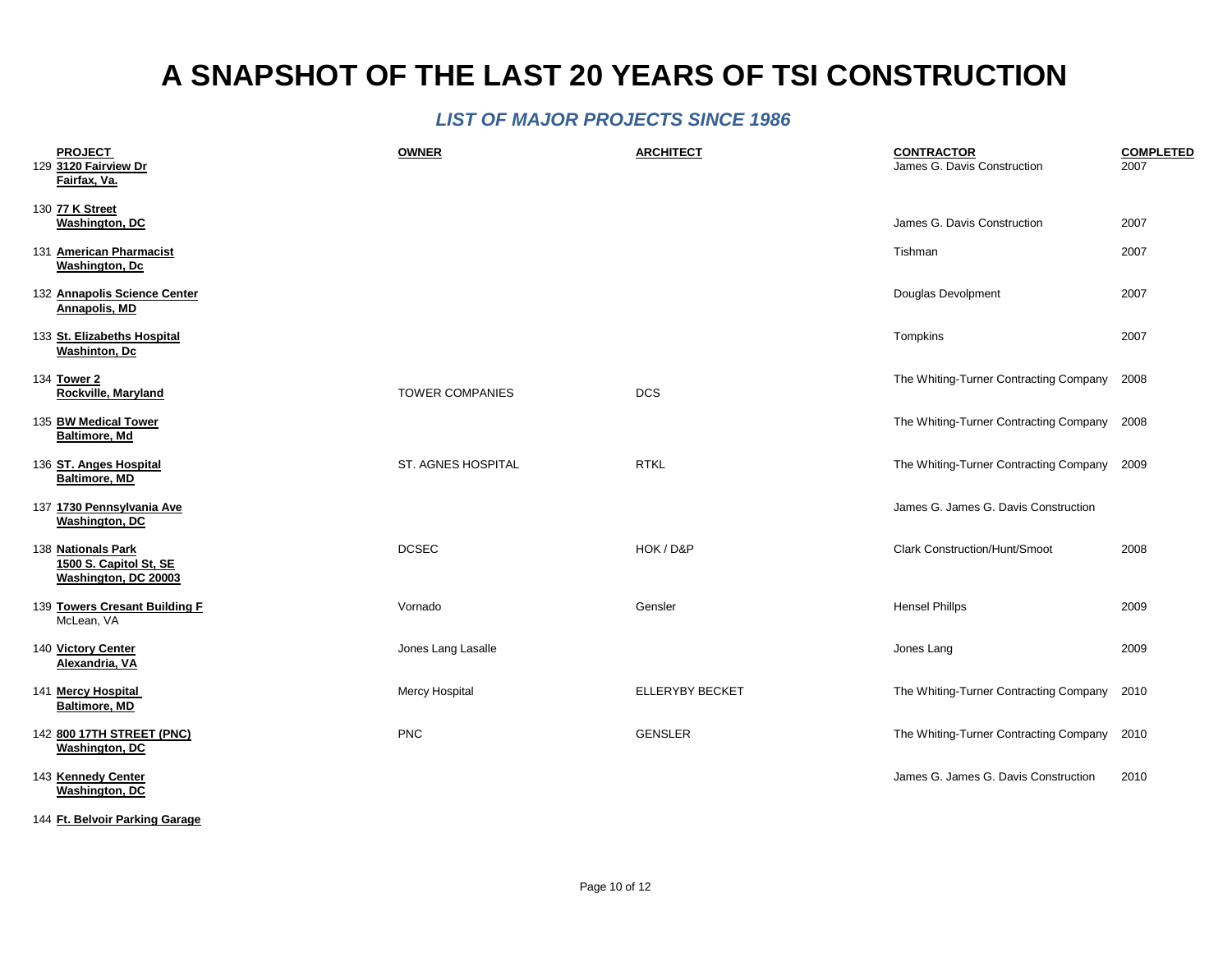| <b>PROJECT</b>                                                                          | <b>OWNER</b>               | <b>ARCHITECT</b>      | <b>CONTRACTOR</b>                           | <b>COMPLETED</b> |
|-----------------------------------------------------------------------------------------|----------------------------|-----------------------|---------------------------------------------|------------------|
| 145 Ft. Belvoir - TECH                                                                  |                            |                       |                                             |                  |
| 146 Walter Reed<br>Bethesda, MD                                                         |                            |                       | <b>Clark Construction Construction</b>      | 2011             |
| 147 NYU<br>1307 L St NW<br>Washington, DC 2005                                          |                            |                       | Sigal                                       | 2011             |
| 148 JHU Mudd Hall<br><b>Baltimore, MD</b>                                               | Johns Hopkins University   |                       | The Whiting-Turner Contracting Company 2011 |                  |
| 149 DC Consolidated Forensics Lab<br>401 E Street SW<br>Washington, DC 20024            |                            |                       | The Whiting-Turner Contracting Company 2012 |                  |
| 150 UMMC Shock Trauma<br>22 S Greene St<br>Baltimore, MD 21201                          |                            |                       | The Whiting-Turner Contracting Company 2012 |                  |
| 151 National Cancer Institute<br>Rockville, MD                                          |                            |                       | James G. James G. Davis Construction        | 2012             |
| 152 200   Street<br><b>Washington, DC</b>                                               |                            |                       | James G. James G. Davis Construction        | 2012             |
| 153 Marriott Marquis<br>901 Massachussetts Ave, NW<br>Washington, DC 20001              | Quadrangle                 | Cooper Carey          | <b>Hensel Phelps</b>                        | 2013             |
| 154 City Center DC - Office Bldgs<br>825 10th St NW<br>Washington, DC 20001             | Hines                      | Shalom Baranes/Foster | <b>Clark Construction Construction</b>      | 2013             |
| 155 Holy Cross Hospital - Germantown<br>19801 Observation Drive<br>Germantown, MD 20876 | <b>Holy Cross Hospital</b> |                       | The Whiting-Turner Contracting Company      | 2013             |
| 156 Bayside Bahamas<br>Nassau, Bahams                                                   |                            |                       |                                             | 2013             |
| 157 Westfield Montgomery Mall<br>Bethesda, MD                                           |                            |                       | The Whiting-Turner Contracting Company 2013 |                  |
| 158 ICCB TO#1 & TO#2<br>Potomac, MD                                                     |                            |                       | The Whiting-Turner Contracting Company 2015 |                  |